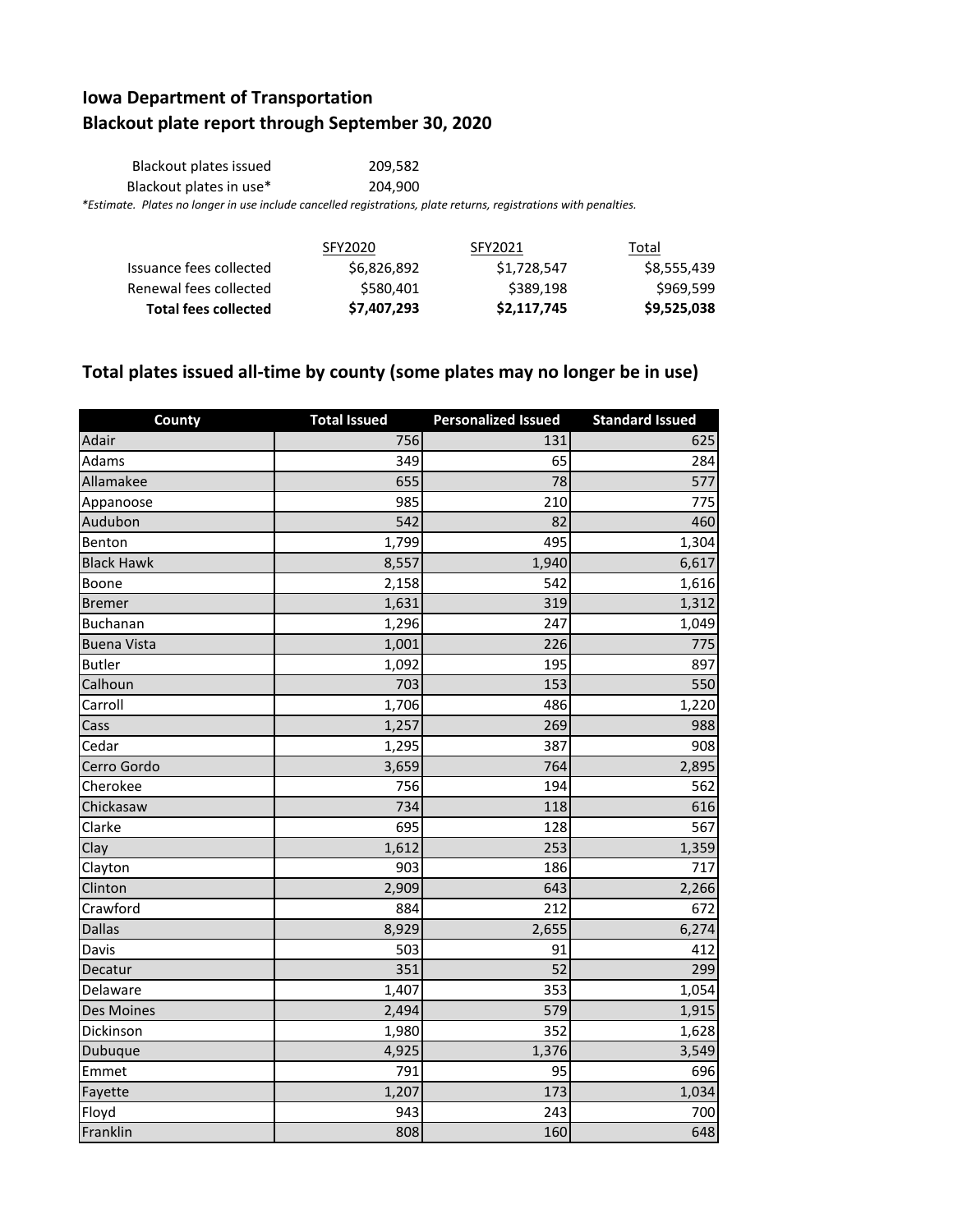| Fremont       | 658    | 140    | 518    |
|---------------|--------|--------|--------|
| Greene        | 836    | 244    | 592    |
| Grundy        | 957    | 213    | 744    |
| Guthrie       | 893    | 274    | 619    |
| Hamilton      | 1,179  | 236    | 943    |
| Hancock       | 857    | 180    | 677    |
| Hardin        | 1,272  | 332    | 940    |
| Harrison      | 1,173  | 212    | 961    |
| Henry         | 1,109  | 236    | 873    |
| Howard        | 617    | 67     | 550    |
| Humboldt      | 956    | 176    | 780    |
| Ida           | 581    | 86     | 495    |
| lowa          | 1,349  | 327    | 1,022  |
| Jackson       | 1,260  | 275    | 985    |
| Jasper        | 2,957  | 790    | 2,167  |
| Jefferson     | 812    | 167    | 645    |
| Johnson       | 7,048  | 2,293  | 4,755  |
| Jones         | 1,293  | 306    | 987    |
| Keokuk        | 726    | 124    | 602    |
| Kossuth       | 1,437  | 334    | 1,103  |
| Lee           | 1,797  | 405    | 1,392  |
| Linn          | 13,858 | 4,708  | 9,150  |
| Louisa        | 593    | 159    | 434    |
| Lucas         | 612    | 146    | 466    |
| Lyon          | 1,012  | 107    | 905    |
| Madison       | 1,299  | 363    | 936    |
| Mahaska       | 1,555  | 412    | 1,143  |
| Marion        | 2,264  | 662    | 1,602  |
| Marshall      | 2,652  | 681    | 1,971  |
| Mills         | 1,348  | 267    | 1,081  |
| Mitchell      | 683    | 99     | 584    |
| Monona        | 695    | 88     | 607    |
| Monroe        | 555    | 107    | 448    |
| Montgomery    | 775    | 134    | 641    |
| Muscatine     | 2,813  | 810    | 2,003  |
| Obrien        | 1,282  | 169    | 1,113  |
| Osceola       | 614    | 71     | 543    |
| Page          | 1,154  | 158    | 996    |
| Palo Alto     | 643    | 125    | 518    |
| Plymouth      | 2,575  | 595    | 1,980  |
| Pocahontas    | 593    | 137    | 456    |
| Polk          | 29,172 | 10,441 | 18,731 |
| Pottawattamie | 6,237  | 1,339  | 4,898  |
| Poweshiek     | 1,336  | 339    | 997    |
| Ringgold      | 353    | 95     | 258    |
| Sac           | 725    | 123    | 602    |
| Scott         | 9,225  | 2,759  | 6,466  |
| Shelby        | 911    | 179    | 732    |
| Sioux         | 2,457  | 396    | 2,061  |
| Story         | 4,198  | 1,392  | 2,806  |
| Tama          | 1,204  | 279    | 925    |
| Taylor        | 544    | 74     | 470    |